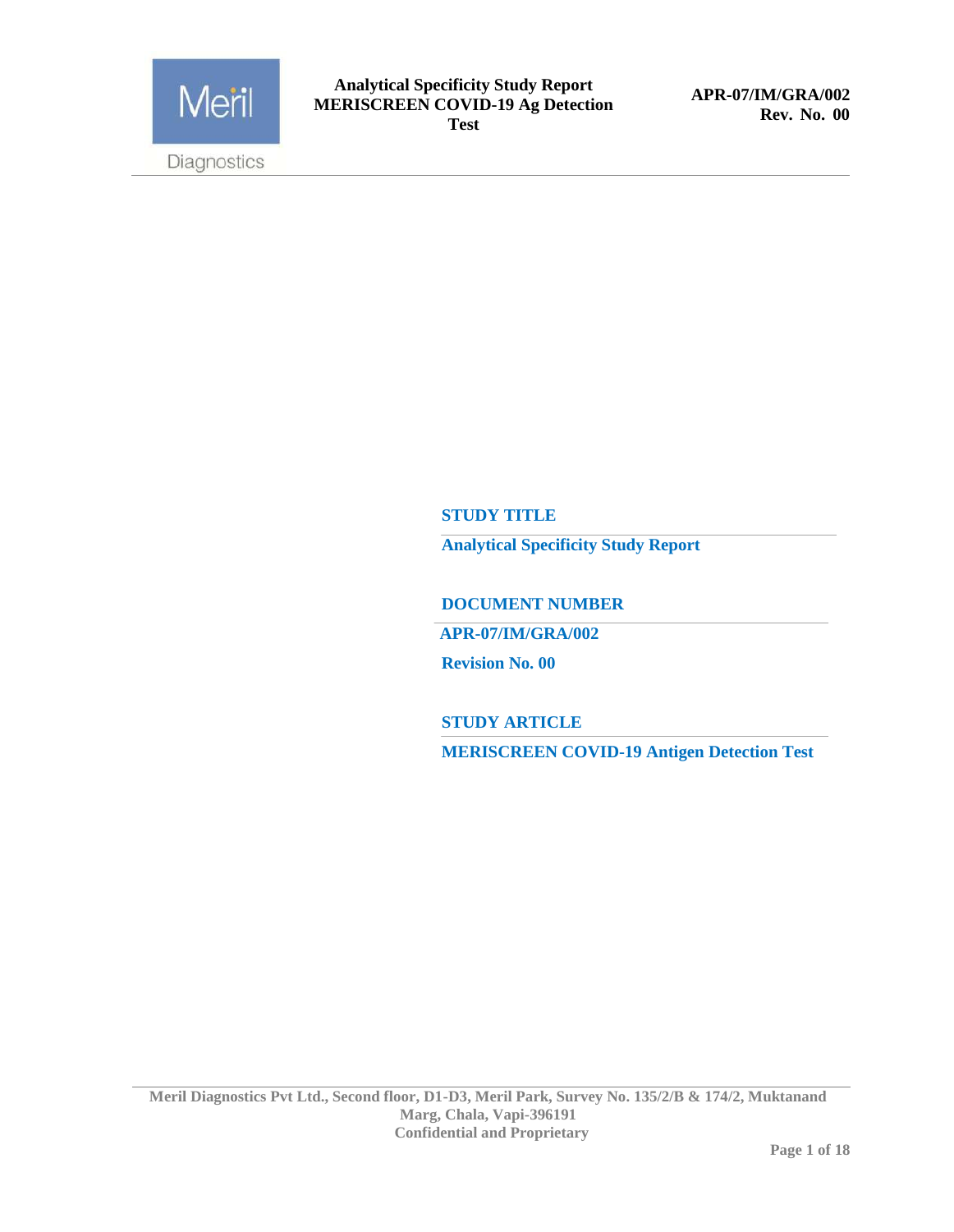

Diagnostics

**Report Approvals: Prepared by:** Name: Ms. Dhanya Menon Signature: Date:19/04/2021 Designation: Executive-QA **Reviewed by:** Name: Mr. Pradeep Kumar Signature: Jadreppen Date: 22/04/2021 Designation: DGM- R&D **Approved by:** Name: Mr. Ram Kanoje Signature Date: 22/04/2021 Designation: Head- QA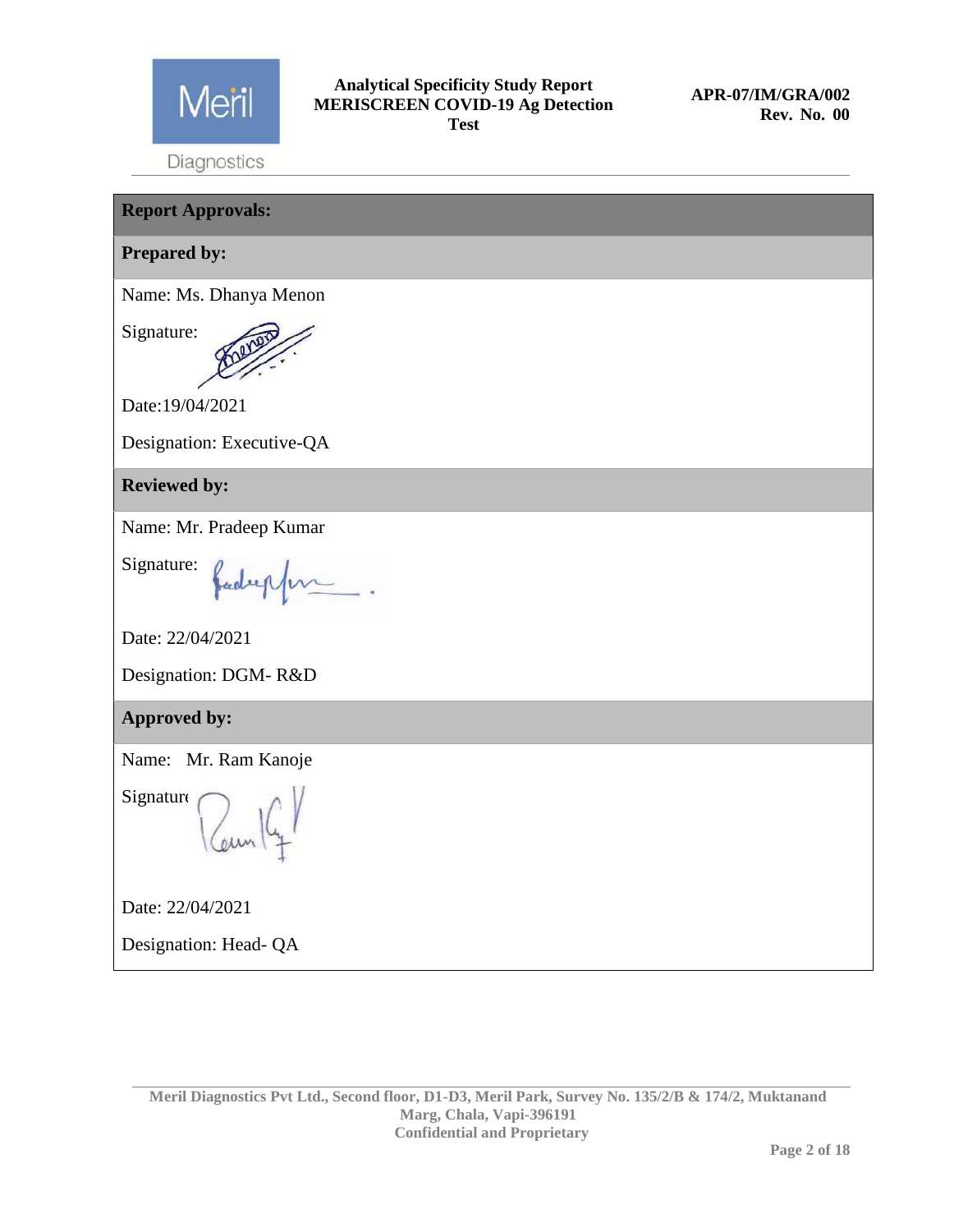

# **Table of Contents**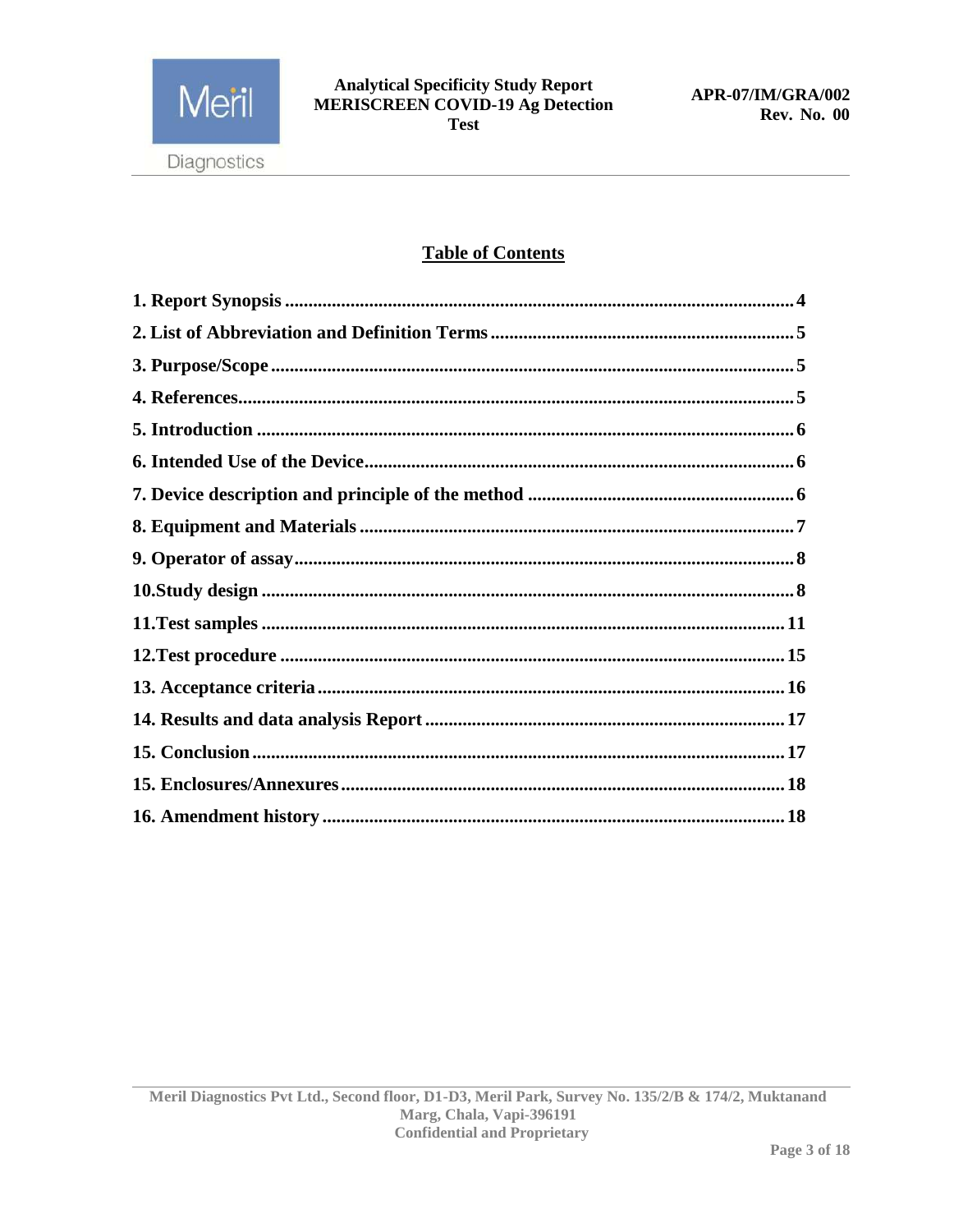

Diagnostics

### <span id="page-3-0"></span>**1. Report Synopsis**

|  |  | Table 1: Report Synopsis |
|--|--|--------------------------|
|--|--|--------------------------|

| Name of sponsor/company:                                              |                                          |  |
|-----------------------------------------------------------------------|------------------------------------------|--|
| <b>Meril Diagnostics Pvt. Ltd.</b>                                    |                                          |  |
| Second Floor, D1 – D3, Meril Park,                                    |                                          |  |
| Survey No. 135/2/B & 174/2,                                           |                                          |  |
| Muktanand Marg,                                                       |                                          |  |
| Chala, Vapi - 396191                                                  |                                          |  |
| Gujarat, India.                                                       |                                          |  |
| Trade name of device: MERISCREEN COVID-19 Antigen Detection Test Kit  |                                          |  |
| Measurand: SARS-CoV-2 Antigen                                         |                                          |  |
| Title of study:                                                       |                                          |  |
| Analytical specificity                                                |                                          |  |
| <b>Study site(s) location: In-House</b>                               |                                          |  |
| <b>Meril Diagnostics Pvt. Ltd.</b>                                    |                                          |  |
| Second Floor, D1 - D3, Meril Park,                                    |                                          |  |
| Survey No. 135/2/B & 174/2,                                           |                                          |  |
| Muktanand Marg,                                                       |                                          |  |
| Chala, Vapi - 396191                                                  |                                          |  |
| Gujarat, India.                                                       |                                          |  |
| Name and contact information of individual responsible for the study: |                                          |  |
| Mr. Pradeep Kumar                                                     | Mr. Ram Kanoje                           |  |
| DGM-R&D                                                               | Head QA                                  |  |
| <b>Study commencement date: 19/04/2021</b>                            | <b>Study completion date: 22/04/2021</b> |  |

#### **Study Objectives:**

To determine the analytical specificity of MERISCREEN COVID-19 Ag Detection Test kit to be used in determination of SARS-CoV-2 antigen in clinical specimen (i.e. Nasopharyngeal swabs) collected in extraction solution and spiked with interfering pathogens of the same genetic family and circulating area, commensal organisms and interfering endogenous substances by evaluating its performance.

## **Study Design:**

Analytical specificity study/cross reactivity study was performed to demonstrate that the test does not react with related pathogens, high prevalence commensal organisms, and interfering substances that are reasonably likely to be encountered in the clinical specimen (i.e. Nasopharyngeal swabs). The test includes spiking of procured inactivated virus along with interfering pathogens of the same genetic family and circulating area, commensal organisms and interfering endogenous substances into the pooled negative real clinical matrix collected from healthy individual followed by testing with MERISCREEN COVID-19 Ag Detection Test kit to determine the analytical specificity of the kit.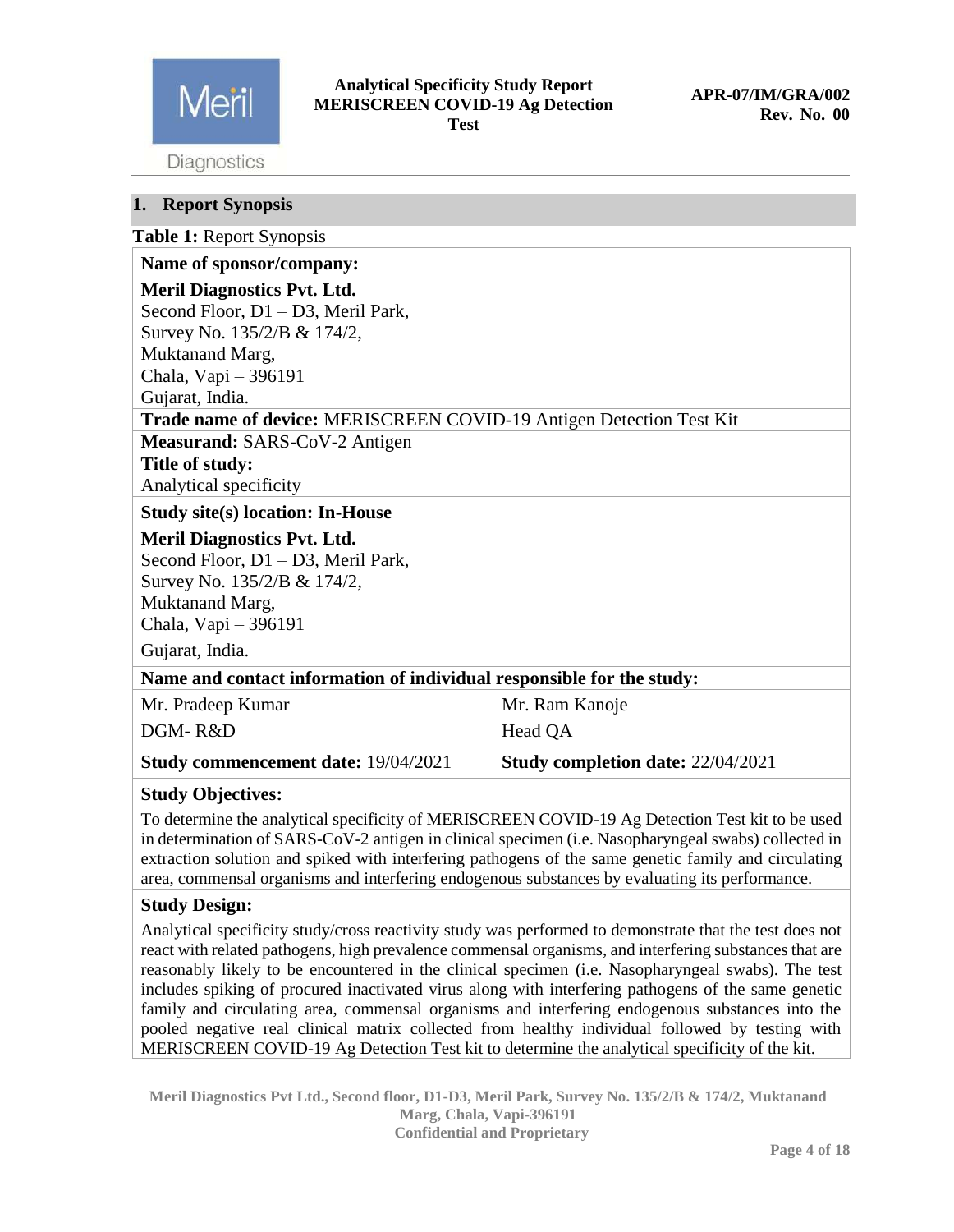**Statistical methods:** Concordance with expected results was evaluated.

# <span id="page-4-0"></span>**2. List of Abbreviation and Definition Terms**

- Analytical Specificity: As per PQDx\_018 v3 27 August 2014, analytical specificity is defined as the ability of a measurement procedure to detect or measure only the analyte (measurand) to be detected, in the presence of other substances/agents in the specimen.
- COVID-19: Coronavirus-2019
- A **commensal** is an **organism** that uses food supplied in the internal or the external environment of the host, without establishing a close association with the host, for instance by feeding on its tissues.
- Interference occurs when a substance or process falsely alters an assay result. **Endogenous interference** originates from **substances** present in the patient's own specimen.
- SARS-CoV-2: Severe Acute Respiratory Syndrome Coronavirus

# <span id="page-4-1"></span>**3. Purpose/Scope**

The purpose of this study is to determine the analytical specificity of MERISCREEN COVID-19 Ag Detection Test kit to be used in determination of SARS-CoV-2 antigen in clinical specimen (i.e. Nasopharyngeal swabs) collected in extraction solution and spiked with interfering pathogens of the same genetic family and circulating area, commensal organisms and interfering endogenous substances by evaluating its performance.

## **Scope:**

The scope of this report is applicable for MERISCREEN COVID 19 Ag Detection Test Kit assay performance only.

# <span id="page-4-2"></span>**4. References**

- BS EN 13612:2002 Performance evaluation of *In-Vitro* Diagnostic medical devices
- GHTF/SG1/N063:2011 Summary Technical Documentation (STED) for demonstrating conformity to the Essential Principles of Safety and Performance of *In-Vitro* Diagnostics medical devices.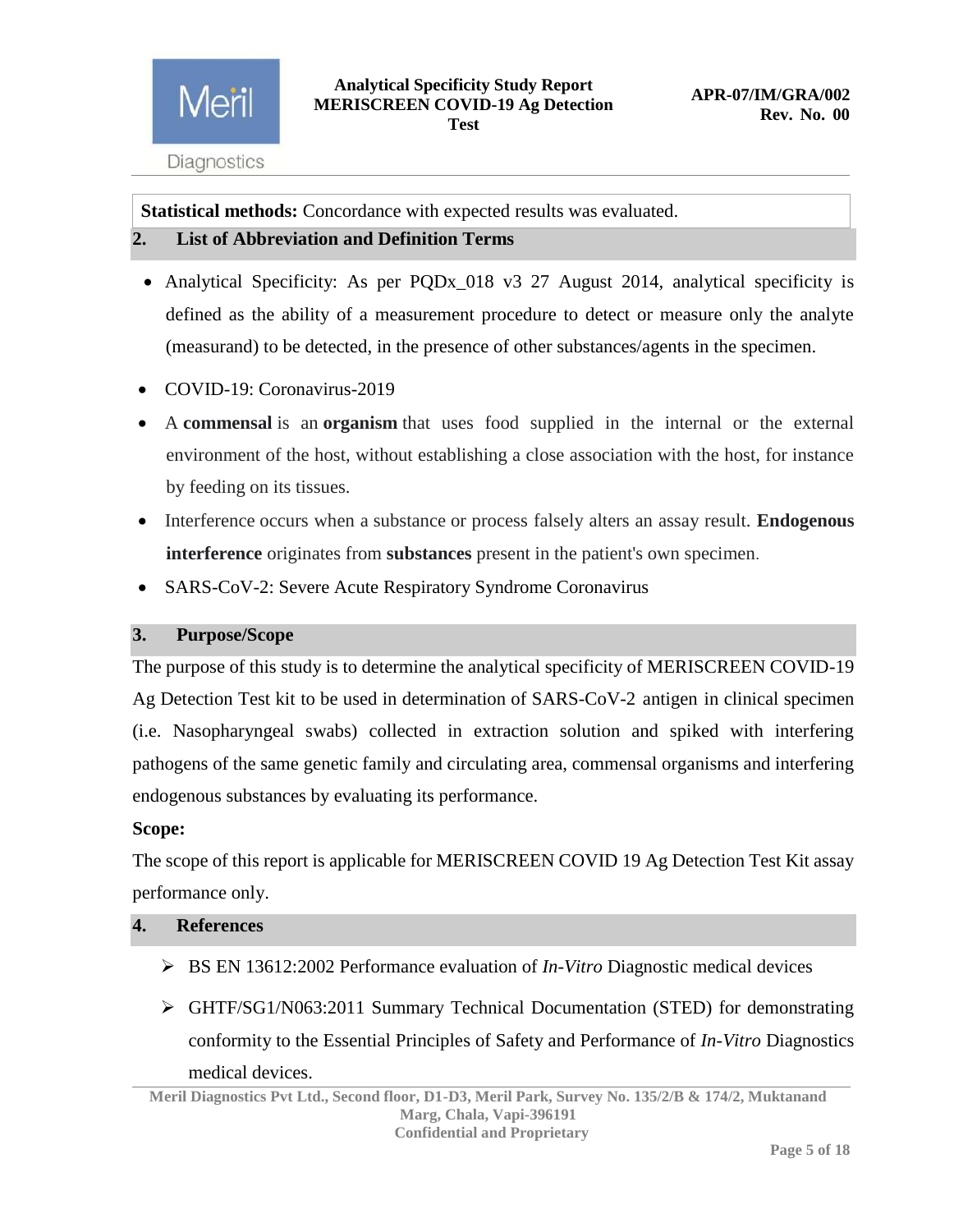Meril

- $\triangleright$  MM03- Molecular Diagnostic Methods for Infectious Diseases: 3<sup>rd</sup> Edition
- Food and Drug Administration (FDA) Guidance Document Antigen Template for Test Developers
- $\triangleright$  EP12 P, Vol. 20, No. 15 User protocol for evaluation of qualitative test performance; Approved guideline
- CLSI EP07-A2 Interference Testing in Clinical Chemistry Approved Guideline- Second Edition [2005]
- > MERISCREEN COVID-19 Antigen Detection Test Kit Pack Insert IFU/NCTCAG01/01, Date.25/11/2020

#### <span id="page-5-0"></span>**5. Introduction**

As per PQDx\_018 v3 27 August 2014, analytical specificity is defined as the ability of a measurement procedure to detect or measure only the analyte (measurand) to be detected, in the presence of other substances/agents in the specimen. In this study, the influence of interfering pathogens from the same genetic family and from circulating area, Commensal organisms and interfering endogenous substances that could be expected to be encountered in the setting of intended use shall be addressed and these substances/agents shall be included in this testing to determine analytical specificity of MERISCREEN COVID 19 Ag Detection Test Kit.

#### <span id="page-5-1"></span>**6. Intended Use of the Device**

COVID-19 Antigen Detection Test is a rapid immunochromatographic assay kit for the qualitative detection of SARS-CoV-2 antigen in nasopharyngeal swab from human.

#### <span id="page-5-2"></span>**7. Device description and principle of the method**

#### **7.1 Device Description:**

#### **KIT COMPONENTS:**

- 1. Individually packed test devices with desiccant
- 2. Extraction solution
- 3. Extraction tube
- 4. Extraction Tube Stand

**Meril Diagnostics Pvt Ltd., Second floor, D1-D3, Meril Park, Survey No. 135/2/B & 174/2, Muktanand Marg, Chala, Vapi-396191 Confidential and Proprietary**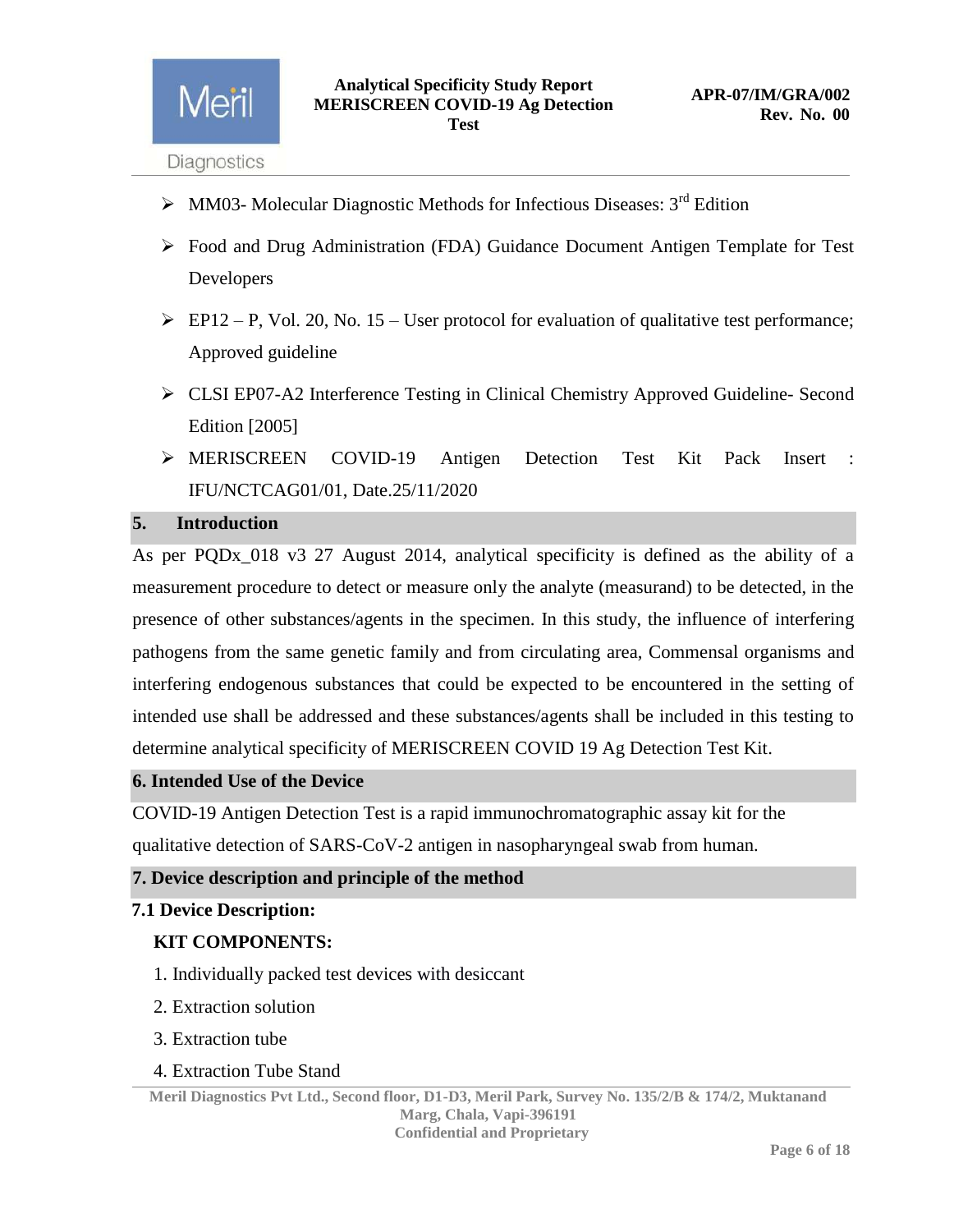

- **Diagnostics**
- 5. Disposable dropper cap
- 6. Sterilized nasopharyngeal swabs for sample collection
- 7. Package Insert

# **MATERIALS REQUIRED BUT NOT PROVIDED:**

- 1. Medical mask and medical latex gloves
- 2. Micropipette and disposable pipette tips
- 3. Watch or timer

#### **7.2 Principle of the method:**

COVID-19 Antigen Detection Test is an immunoassay kit for rapid and qualitative determination of SARS-CoV-2 infection from swab specimens. Monoclonal anti-SARS-CoV-2 antibody is coated on the test line region. Antigens of SARS-CoV-2 in the specimens react with the anti-SARS-CoV-2 monoclonal antibody-coupled gold conjugate and form antigen-antibodycomplex followed by reaction with anti-SARS-CoV-2 monoclonal antibodies immobilized in the test line. This complex migrates on the membrane, where it will be captured by the monoclonal anti-SARS-CoV-2 antibody. A colored test line would be visible in the result window if SARS-CoV-2 antigens are present in the specimen. The intensity of colored test line will vary depending upon the amount of SARS-CoV-2 antigen present in the specimen. If SARS- CoV-2 antigens are not present in the specimen, then no line appears in the test line. The control band is used for procedural control and should always appear if the test procedure is performed correctly.

#### <span id="page-6-0"></span>**8. Equipment and Materials**

The detail of materials used in the Interference study is mentioned below:

#### **Details of Meril Kit:**

- Name of the Kit: MERISCREEN COVID-19 Antigen Detection Test Kit
- Lot #:MI042106
- Expiry Date: 03/2022

#### **Test Samples:**

1. Pooled negative Nasopharyngeal swab samples collected individually.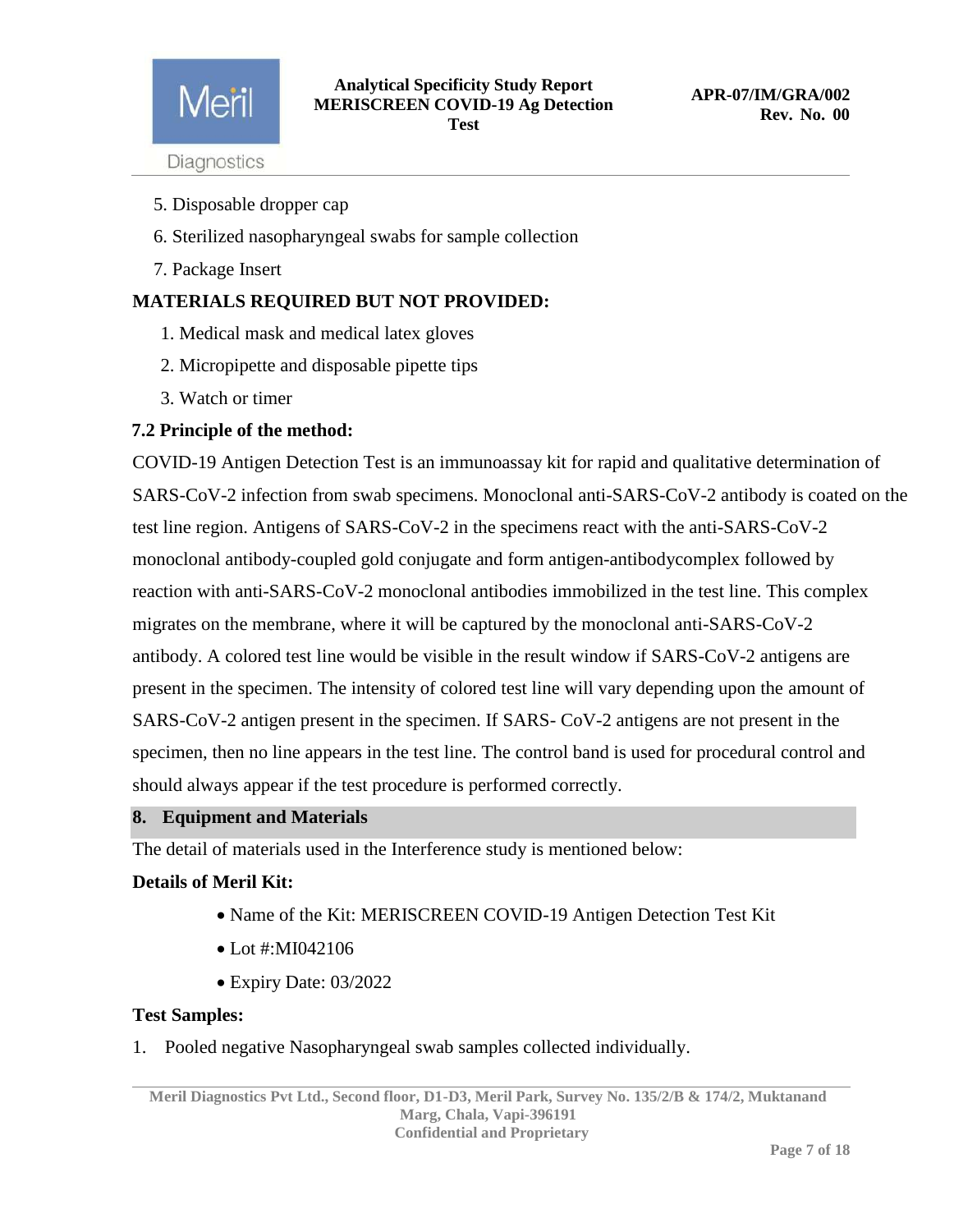- 2. Pooled negative nasopharyngeal swab samples collected individually and spiked with interfering pathogens from the same genetic family and from the circulating area.
- 3. Pooled negative Nasopharyngeal swab sample spiked with inactivated virus.
- 4. Pooled negative nasopharyngeal swab samples collected individually and spiked with inactivated SARS-CoV-2 virus and also spiked with commensal organisms.
- 5. Pooled negative nasopharyngeal swab samples collected individually and spiked with inactivated SARS-CoV-2 virus and also spiked with interfering endogenous substances.

## <span id="page-7-0"></span>**9. Operator of assay**

Following operator details are mentioned below:

 **Name of the Operator:** Mr. Kardam Dave

 **Designation:** Senior Manager, R&D

#### <span id="page-7-1"></span>**10. Study design**

Real clinical matrix (i.e. nasopharyngeal swab) were collected from healthy individuals and tested with RT PCR assay for sample status confirmation. After status confirmation (i.e RT PCR result status for the tested swab samples being negative) these individual nasopharyngeal swab samples were pooled together to obtain a common real clinical matrix specimen. Some part of this pooled clinical matrix specimen was utilized to spike with interfering pathogens from the same genetic family and from circulating area in respective testing concentrations listed in below table no.2. The remaining part were distributed equally and to this the procured inactivated virus ("Control 2, MN908947.3, Wuhan - Hu-1" strain) was spiked to obtain a common specimen which mimic natural clinical specimen (i.e swab samples positive for SARS-CoV-2). To this common specimen (i.e pooled nasopharyngeal swab sample spiked with inactivated virus ("Control 2, MN908947.3, Wuhan - Hu-1" strain) following interfering Commensal organisms and interfering endogenous substances in respective testing concentrations listed in below table table no.3 and table no.4 were spiked and later tested with MERISCREEN COVID-19 Antigen Detection Test to determine the Analytical specificity**.**

# **a) Testing in presence of Interfering Pathogens from same genetic family and from circulating areas:**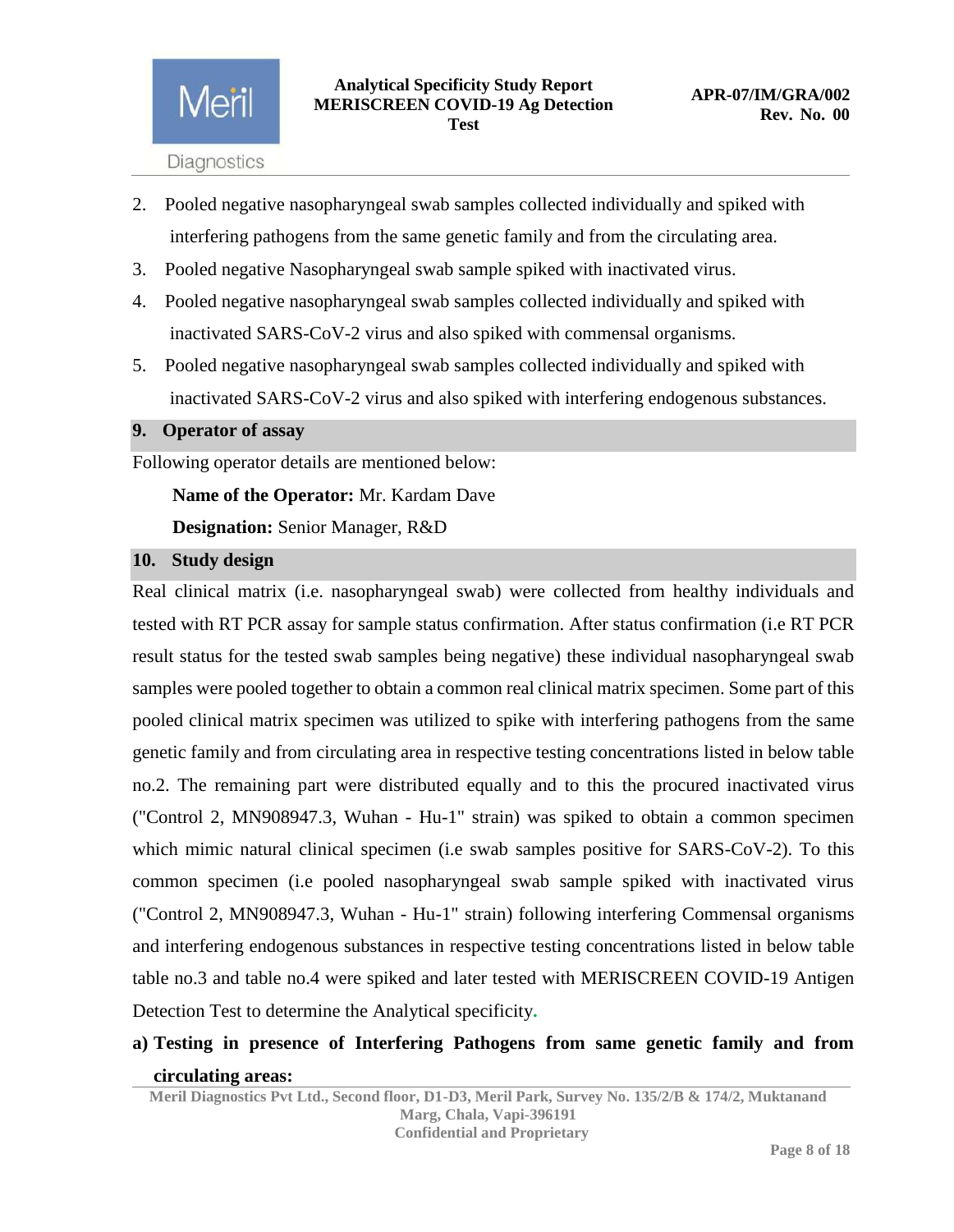Meril

In this cross reactivity study, below listed interfering pathogens from the same genetic family and pathogens from the circulating areas were spiked into the pooled nasopharyngeal swab samples .These prepared samples in respective test concentrations were then tested for cross reactivity study with MERISCREEN COVID-19 Antigen Detection Test kit. List of organisms used for this study are mentioned in below table 2. The test concentration of the below listed organisms are mentioned in section 11; table.5 of this report.

**Table 2: Recommended Interfering pathogens from the same genetic family and from the circulating area as per Antigen Template for Test Developers:**

| Sr.No.         | <b>List of Organisms</b>     |
|----------------|------------------------------|
| 1              | Human coronavirus 229E       |
| $\overline{2}$ | Human coronavirus OC43       |
| 3              | Human coronavirus NL63       |
| 4              | Human coronavirus HKU1       |
| 5              | Adenovirus                   |
| 6              | Human Metapneumovirus (hMPV) |
| $\overline{7}$ | Parainfluenza virus-1        |
| 8              | Parainfluenza virus -4       |
| 9              | Influenza A                  |
| 10             | Influenza B                  |
| 11             | Enterovirus                  |
| 12             | Respiratory syncytial virus  |
| 13             | Rhinovirus                   |
| 14             | Haemophilus influenzae       |
| 15             | Streptococcus pneumoniae     |
| 16             | Streptococcus pyogenes       |
| 17             | Candida albicans             |
| 18             | Pooled human nasal wash      |
| 19             | Bordetella pertussis         |
| 20             | Mycoplasma pneumoniae        |
| 21             | Chlamydia pneumoniae         |
| 22             | Legionella pneumophila       |
| 23             | Staphylococcus aureus        |

**Meril Diagnostics Pvt Ltd., Second floor, D1-D3, Meril Park, Survey No. 135/2/B & 174/2, Muktanand Marg, Chala, Vapi-396191 Confidential and Proprietary**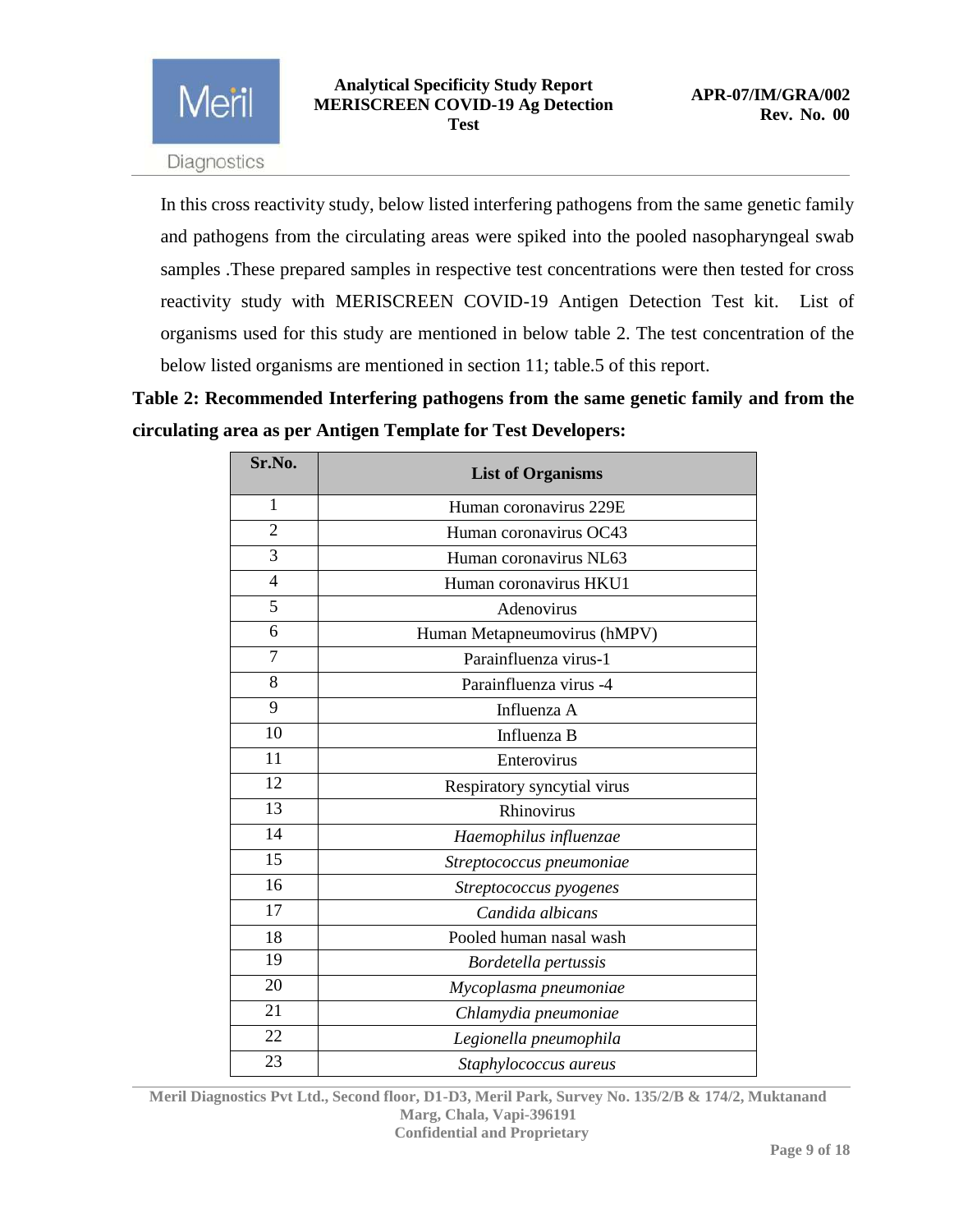| Staphylococcus epidermidis |
|----------------------------|
| Mycobacterium tuberculosis |

# **b) Testing in presence of Interfering commensal Microorganisms:**

In this cross reactivity study, below listed interfering commensal microorganisms were spiked into the pooled nasopharyngeal swab samples already spiked with inactivated Control 2, MN908947.3, Wuhan - Hu-1" strain virus. These prepared samples in respective test concentrations were then tested for cross reactivity study with MERISCREEN COVID-19 Antigen Detection Test kit at 3xLoD. List of organisms used for this study are mentioned in below table 3. The test concentration of the below listed organisms are mentioned in section 11; table.6 of this report.

| Sr.No.        | Name of the organisms    |
|---------------|--------------------------|
|               | Bordetella pertussis     |
| $\mathcal{D}$ | Haemophilus influenza    |
| 3             | Mycoplasma pneumonia     |
| 4             | Moraxella catarrhalis    |
| 5             | Staphylococcus aureus    |
| 6             | Streptococcus pneumonia  |
| 7             | Staphylococcus epidermis |
| 8             | Streptococcus pyogenes   |

#### **Table 3: List of Common/Commensal organisms**

## **c) Testing in presence of Endogenous Interfering substances:**

In this cross reactivity study, below listed interfering endogenous substances were spiked into the pooled nasopharyngeal swab samples already spiked with inactivated Control 2, MN908947.3, Wuhan - Hu-1" strain virus. These prepared samples in respective test concentrations were then tested for cross reactivity study with MERISCREEN COVID-19 Antigen Detection Test kit at 3xLoD. List of endogenous interfering substances used for this study are mentioned in below table 4. The test concentration of the below listed endogenous substances are mentioned in section 11; table.7 of this report.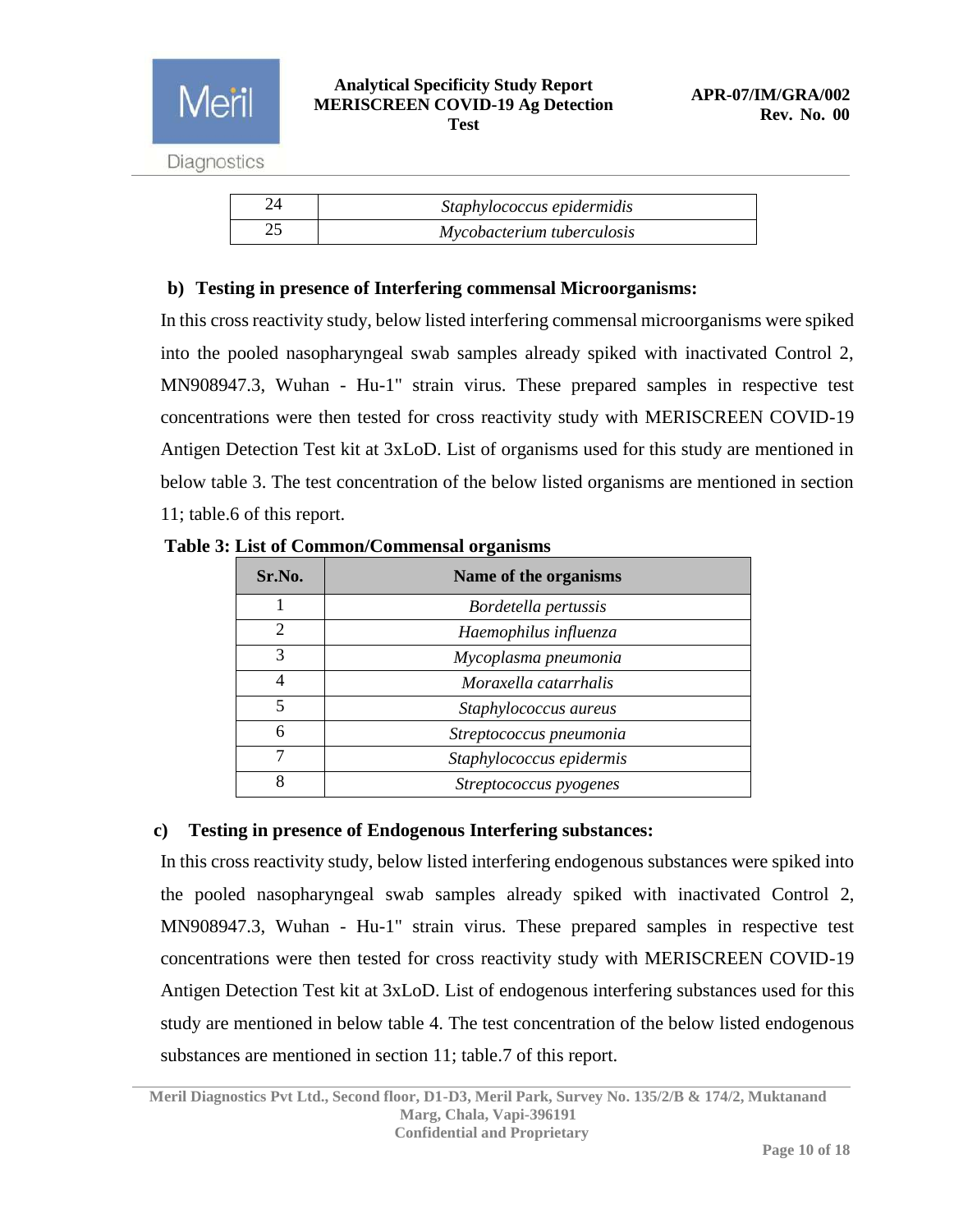

| Sr.No.         | <b>Substance</b>                   | <b>Concentration</b> |
|----------------|------------------------------------|----------------------|
|                | <b>Whole Blood</b>                 | 4%                   |
| $\overline{2}$ | Mucin                              | $0.5\%$              |
| 3              | Chloracseptic (Menthol/Benzocaine) | 1.5mg/ml             |
| $\overline{4}$ | Naso GEL (NeilMed)                 | $5\%$ V/V            |
| 5              | CVS Nasal Drops (Phenylephrine)    | $15\%$ v/v           |
| 6              | Afrin (Oxymetazoline)              | $15\%$ v/v           |
| 7              | CVS Nasal Spray (Cromolyn)         | $15\%$ v/v           |
| 8              | Zicam                              | $5\%$ v/v            |
| 9              | Homeopathic (Alkalol)              | 1:10 dilution        |
| 10             | Sore Throat Phenol Spray           | $15\%$ v/v           |
| 11             | Tobramycin                         | $4\mu$ g/ml          |
| 12             | Mupirocin                          | 10mg/ml              |
| 13             | <b>Fluticasone Propionate</b>      | $5\%$ V/V            |
| 14             | Tamiflu (Oseltamivir Phosphate)    | 5mg/ml               |

# **Table 4: List of Endogenous Interferring Substances:**

# <span id="page-10-0"></span>**11. Test samples**

As mentioned in section 10, following test samples were utilized in the study.

- 1. Pooled negative Nasopharyngeal swab samples collected individually.
- 2. Pooled negative nasopharyngeal swab samples collected individually and spiked with interfering pathogens from the same genetic family and from the circulating area.
- 3. Pooled negative Nasopharyngeal swab sample spiked with inactivated virus
- 4. Pooled negative nasopharyngeal swab samples collected individually and spiked with inactivated SARS-CoV-2 virus and also spiked with commensal organisms.
- 5. Pooled negative nasopharyngeal swab samples collected individually and spiked with inactivated SARS-CoV-2 virus and also spiked with interfering endogenous substances.

Sample details such as source of procurement, status of the strain and Test Concentration (pfu/ml) and result are mentioned in this section of the report.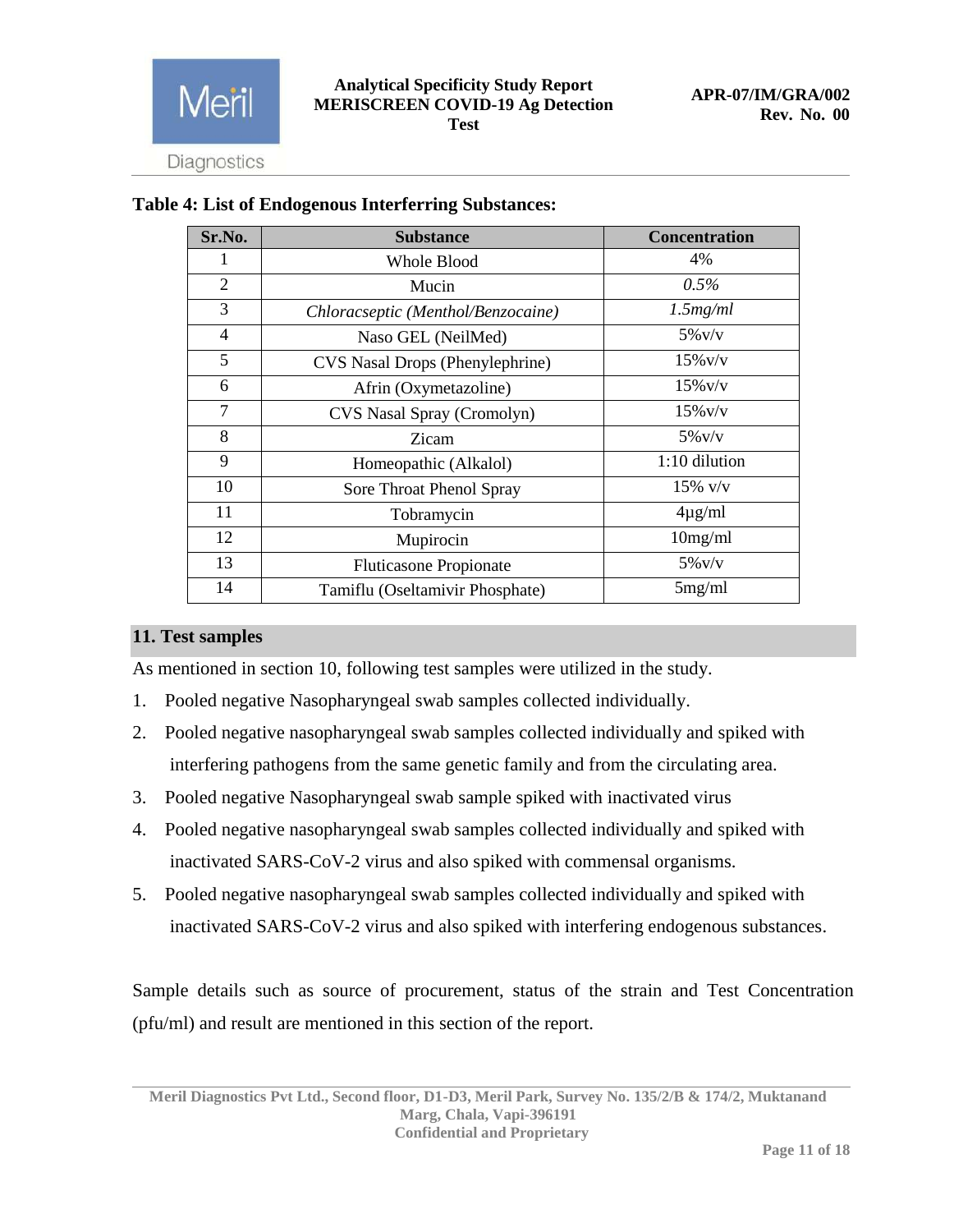Diagnostics

Meril

## **Table 5: Sample details of Recommended Interfering pathogens from the same genetic family and from the circulating area as per Antigen Template for Test Developers:**

| Sr.<br>No.     | <b>List of Organisms</b>        | <b>Source</b> | <b>Test Titre</b><br>(Pfu/ml)                | <b>Result</b>       |
|----------------|---------------------------------|---------------|----------------------------------------------|---------------------|
| $\mathbf{1}$   | Human coronavirus 229E          | <b>ATCC</b>   | 1 x 10 <sup>4.5</sup> TCID <sub>50</sub> /ml | No cross reactivity |
| $\overline{2}$ | Human coronavirus OC43          | <b>ATCC</b>   | 1 x $10^5$ TCID <sub>50</sub> /ml            | No cross reactivity |
| 3              | Human coronavirus NL63          | <b>ATCC</b>   | 1 x $10^4$ TCID <sub>50</sub> /ml            | No cross reactivity |
| $\overline{4}$ | Adenovirus                      | <b>ATCC</b>   | 3 x $10^5$ TCID <sub>50</sub> /ml            | No cross reactivity |
| 5              | Human Metapneumovirus<br>(hMPV) | <b>ATCC</b>   | 1 x $10^5$ TCID <sub>50</sub> /ml            | No cross reactivity |
| 6              | Parainfluenza virus -1          | <b>ATCC</b>   | 1 x $10^5$ TCID <sub>50</sub> /ml            | No cross reactivity |
| $\overline{7}$ | Parainfluenza virus -4          | <b>ATCC</b>   | 1 x $10^5$ TCID <sub>50</sub> /ml            | No cross reactivity |
| 8              | Influenza A                     | <b>ATCC</b>   | $3 \times 10^5$ TCID <sub>50</sub> /ml       | No cross reactivity |
| 9              | Influenza B                     | <b>ATCC</b>   | 3 x $10^5$ TCID <sub>50</sub> /ml            | No cross reactivity |
| 10             | Enterovirus                     | <b>ATCC</b>   | 1 x $10^4$ TCID <sub>50</sub> /ml            | No cross reactivity |
| 11             | Respiratory syncytial virus     | <b>ATCC</b>   | $3 \times 10^5$ TCID <sub>50</sub> /ml       | No cross reactivity |
| 12             | Rhinovirus                      | <b>ATCC</b>   | 1 x $10^5$ TCID <sub>50</sub> /ml            | No cross reactivity |
| 13             | Haemophilus influenzae          | <b>ATCC</b>   | $5 \times 10^4$ cells/ml                     | No cross reactivity |
| 14             | Streptococcus pneumoniae        | <b>ATCC</b>   | $5 \times 10^4$ cells/ml                     | No cross reactivity |
| 15             | Streptococcus pyogenes          | <b>ATCC</b>   | $5 \times 10^4$ cells/ml                     | No cross reactivity |
| 16             | Candida albicans                | <b>ATCC</b>   | $5 \times 10^4$ cells/ml                     | No cross reactivity |
| 17             | Pooled human nasal wash         | <b>ATCC</b>   | NA                                           | No cross reactivity |
| 18             | Bordetella pertussis            | <b>ATCC</b>   | $5 \times 10^4$ cells/ml                     | No cross reactivity |
| 19             | Mycoplasma pneumoniae           | <b>ATCC</b>   | $5 \times 10^4$ cells/ml                     | No cross reactivity |
| 20             | Chlamydia pneumoniae            | <b>ATCC</b>   | 1 x 10cells/ml                               | No cross reactivity |
| 21             | Legionella pneumophila          | <b>ATCC</b>   | $5 \times 10^4$ cells/ml                     | No cross reactivity |
| 22             | Staphylococcus aureus           | <b>ATCC</b>   | $3.3 \times 10^9$ cells/ml                   | No cross reactivity |
| 23             | Staphylococcus epidermidis      | <b>ATCC</b>   | $5 \times 10^4$ cells/ml                     | No cross reactivity |
| 24             | Mycobacterium tuberculosis      | <b>ATCC</b>   | $5 \times 10^4$ cells/ml                     | No cross reactivity |

 **Human coronavirus HKU1 has not been tested. The % identity of the nucleocapsid protein sequence between HKU1 and SARS-CoV-2 is below 35%.**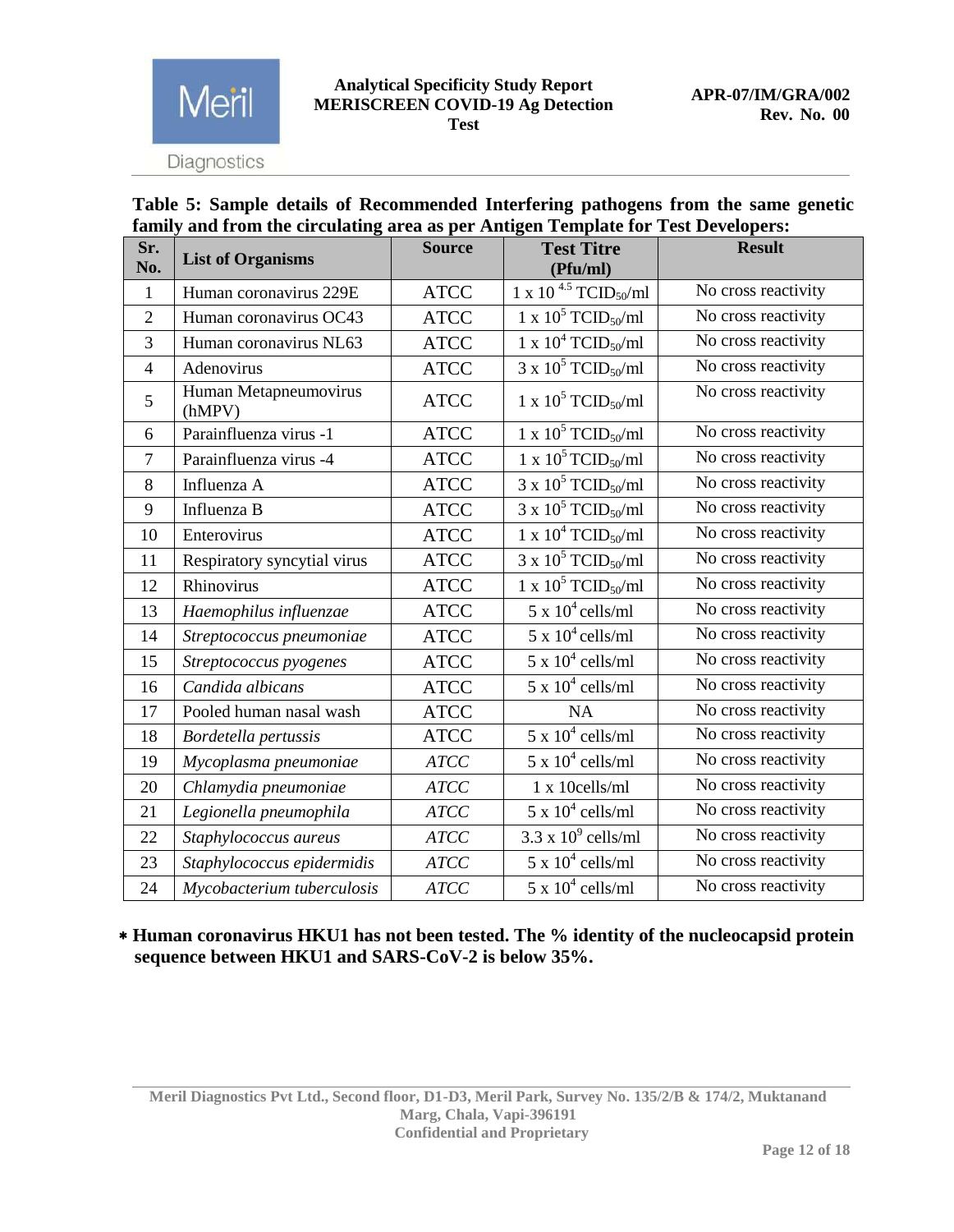

Meril

| Sr.No.         | Name of the organisms    | <b>Source</b> | <b>Test Titre</b><br>(Pfu/ml) | <b>Result</b>       |
|----------------|--------------------------|---------------|-------------------------------|---------------------|
|                | Bordetella pertussis     | <b>ATCC</b>   | $5 \times 10^4$ cells/ml      | No cross reactivity |
| 2              | Haemophilus influenza    | <b>ATCC</b>   | $5 \times 10^4$ cells/ml      | No cross reactivity |
| 3              | Mycoplasma pneumonia     | <b>ATCC</b>   | $5 \times 10^4$ cells/ml      | No cross reactivity |
| $\overline{4}$ | Moraxella catarrhalis    | <b>ATCC</b>   | $5 \times 10^4$ cells/ml      | No cross reactivity |
| 5              | Staphylococcus aureus    | <b>ATCC</b>   | $3.3 \times 10^9$ cells/ml    | No cross reactivity |
| 6              | Streptococcus pneumonia  | <b>ATCC</b>   | $5 \times 10^4$ cells/ml      | No cross reactivity |
| 7              | Staphylococcus epidermis | <b>ATCC</b>   | $5 \times 10^4$ cells/ml      | No cross reactivity |
| 8              | Streptococcus pyogenes   | <b>ATCC</b>   | $5 \times 10^4$ cells/ml      | No cross reactivity |

# **Table 6: List of Common/Commensal organisms**

#### **Table 7: List of Endogenous Interferring Substances:**

| Sr.No.         | <b>Substance</b>                   | <b>Concentration</b> | <b>Result</b>       |
|----------------|------------------------------------|----------------------|---------------------|
|                | Whole Blood                        | 4%                   | No cross reactivity |
| $\overline{2}$ | Mucin                              | $0.5\%$              | No cross reactivity |
| 3              | Chloracseptic (Menthol/Benzocaine) | 1.5mg/ml             | No cross reactivity |
| 4              | Naso GEL (NeilMed)                 | $5\%$ V/V            | No cross reactivity |
| 5              | CVS Nasal Drops (Phenylephrine)    | $15\%$ v/v           | No cross reactivity |
| 6              | Afrin (Oxymetazoline)              | $15\%$ v/v           | No cross reactivity |
| 7              | CVS Nasal Spray (Cromolyn)         | $15\%$ v/v           | No cross reactivity |
| 8              | Zicam                              | $5\%$ v/v            | No cross reactivity |
| 9              | Homeopathic (Alkalol)              | 1:10 dilution        | No cross reactivity |
| 10             | Sore Throat Phenol Spray           | $15\%$ v/v           | No cross reactivity |
| 11             | Tobramycin                         | $4\mu$ g/ml          | No cross reactivity |
| 12             | Mupirocin                          | 10mg/ml              | No cross reactivity |
| 13             | <b>Fluticasone Propionate</b>      | $5\%$ V/V            | No cross reactivity |
| 14             | Tamiflu (Oseltamivir Phosphate)    | 5mg/ml               | No cross reactivity |

Details of Inactivated SARS-CoV-2 virus utilized in this study are mentioned in below table: 8 Also negative Nasopharyngeal samples collected is mentioned in below table no: 9

| Table 8: Sample details of SARS-CoV-2 inactivated virus used in the study |
|---------------------------------------------------------------------------|
|---------------------------------------------------------------------------|

| <b>Sr. No.</b> | <b>SARS-CoV-2</b>     | <b>Source/Sample</b> | <b>Concentration</b> |
|----------------|-----------------------|----------------------|----------------------|
|                | <b>Strain/Isolate</b> | Type                 | (copies/µl)          |

**Meril Diagnostics Pvt Ltd., Second floor, D1-D3, Meril Park, Survey No. 135/2/B & 174/2, Muktanand Marg, Chala, Vapi-396191 Confidential and Proprietary**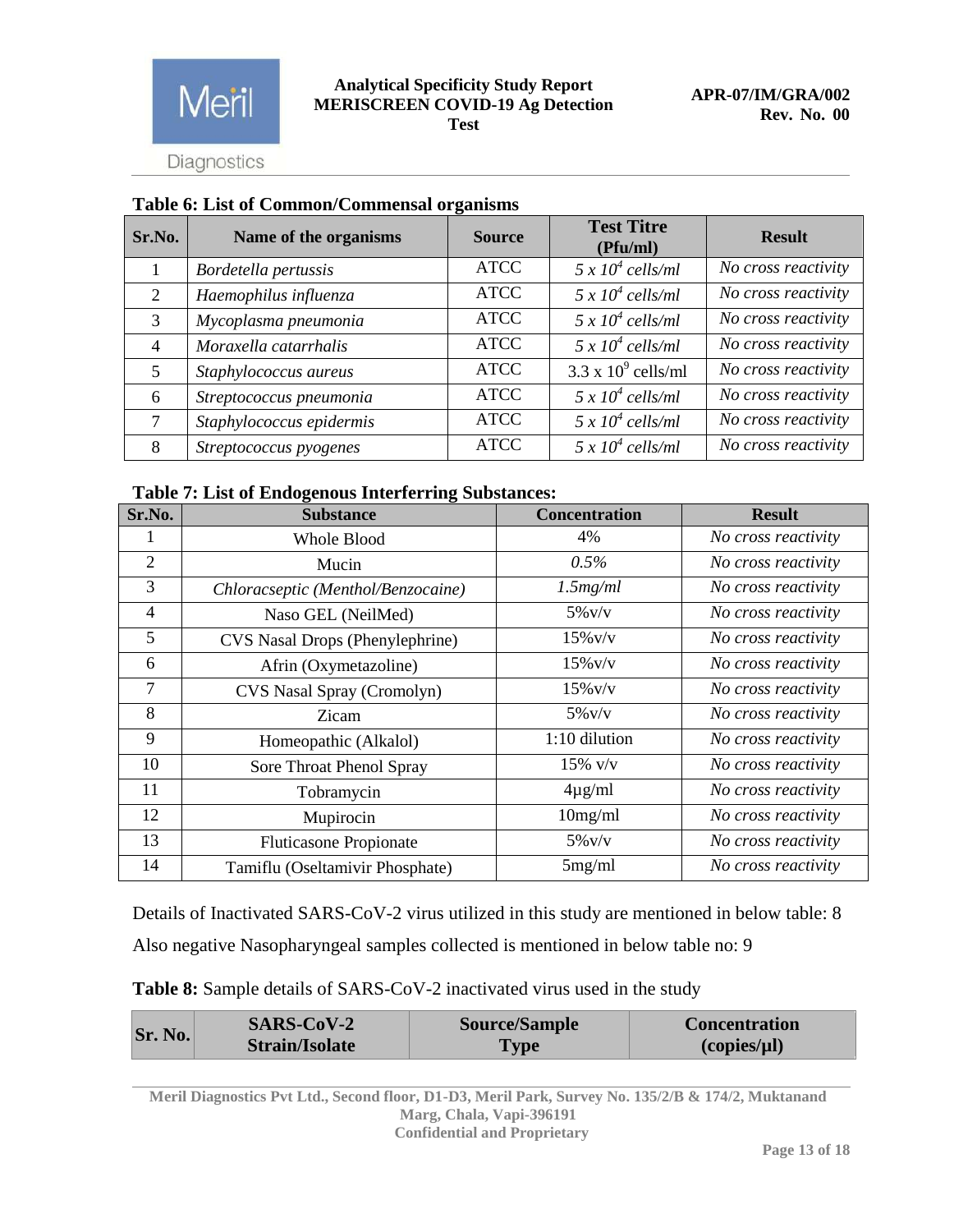

|  |            | Control 2, MN908947.3, Twist Bioscience/Synthetic | 1 x $10^6$ copies /µ1 |
|--|------------|---------------------------------------------------|-----------------------|
|  | wuhan-Hu-1 | RNA genome                                        |                       |

SARS-CoV-2 negative specimens (i.e Nasopharyngeal swab) were collected from healthy individuals working with Meril Diagnostics Pvt Ltd, Second floor, D1-D3, Meril Park, Survey No. 135/2/B & 174/2, Muktanand Marg, Chala, Vapi-396191which were confirmed negative for sample status by RT PCR assay.

|                | <b>Sample ID</b> |                                     | <b>Physiological Condition</b> |                |                      |
|----------------|------------------|-------------------------------------|--------------------------------|----------------|----------------------|
| Sr.<br>No.     |                  | <b>Source/Sample</b><br><b>Type</b> | Age                            | <b>Sex</b>     | <b>Sample Status</b> |
| $\mathbf{1}$   | COVAGN261        | Nasopharyngeal swab                 | 30                             | M              | Negative             |
| $\overline{2}$ | COVAGN262        | Nasopharyngeal swab                 | 26                             | M              | Negative             |
| 3              | COVAGN263        | Nasopharyngeal swab                 | 25                             | $\overline{F}$ | Negative             |
| $\overline{4}$ | COVAGN264        | Nasopharyngeal swab                 | 34                             | M              | Negative             |
| 5              | COVAGN265        | Nasopharyngeal swab                 | 33                             | M              | Negative             |
| 6              | COVAGN266        | Nasopharyngeal swab                 | 37                             | M              | Negative             |
| $\overline{7}$ | COVAGN267        | Nasopharyngeal swab                 | 25                             | $\mathbf{F}$   | Negative             |
| 8              | COVAGN268        | Nasopharyngeal swab                 | 27                             | $\mathbf{F}$   | Negative             |
| 9              | COVAGN269        | Nasopharyngeal swab                 | 29                             | $\overline{F}$ | Negative             |
| 10             | COVAGN270        | Nasopharyngeal swab                 | 28                             | $\overline{F}$ | Negative             |
| 11             | COVAGN271        | Nasopharyngeal swab                 | 26                             | $\overline{F}$ | Negative             |
| 11             | COVAGN272        | Nasopharyngeal swab                 | 28                             | $\mathbf{M}$   | Negative             |
| 12             | COVAGN273        | Nasopharyngeal swab                 | 28                             | $\overline{F}$ | Negative             |
| 13             | COVAGN274        | Nasopharyngeal swab                 | 31                             | M              | Negative             |
| 14             | COVAGN275        | Nasopharyngeal swab                 | 35                             | M              | Negative             |
| 15             | COVAGN276        | Nasopharyngeal swab                 | 33                             | M              | Negative             |
| 16             | COVAGN277        | Nasopharyngeal swab                 | 32                             | $\mathbf{F}$   | Negative             |
| 17             | COVAGN278        | Nasopharyngeal swab                 | 36                             | $\mathbf{M}$   | Negative             |
| 18             | COVAGN279        | Nasopharyngeal swab                 | 38                             | M              | Negative             |
| 19             | COVAGN280        | Nasopharyngeal swab                 | 33                             | M              | Negative             |
| 20             | COVAGN281        | Nasopharyngeal swab                 | 32                             | $\mathbf M$    | Negative             |
| 21             | COVAGN282        | Nasopharyngeal swab                 | 31                             | $\mathbf F$    | Negative             |

**Table 9:** Details of SARS-CoV-2 negative specimens used in this study

**Meril Diagnostics Pvt Ltd., Second floor, D1-D3, Meril Park, Survey No. 135/2/B & 174/2, Muktanand Marg, Chala, Vapi-396191 Confidential and Proprietary**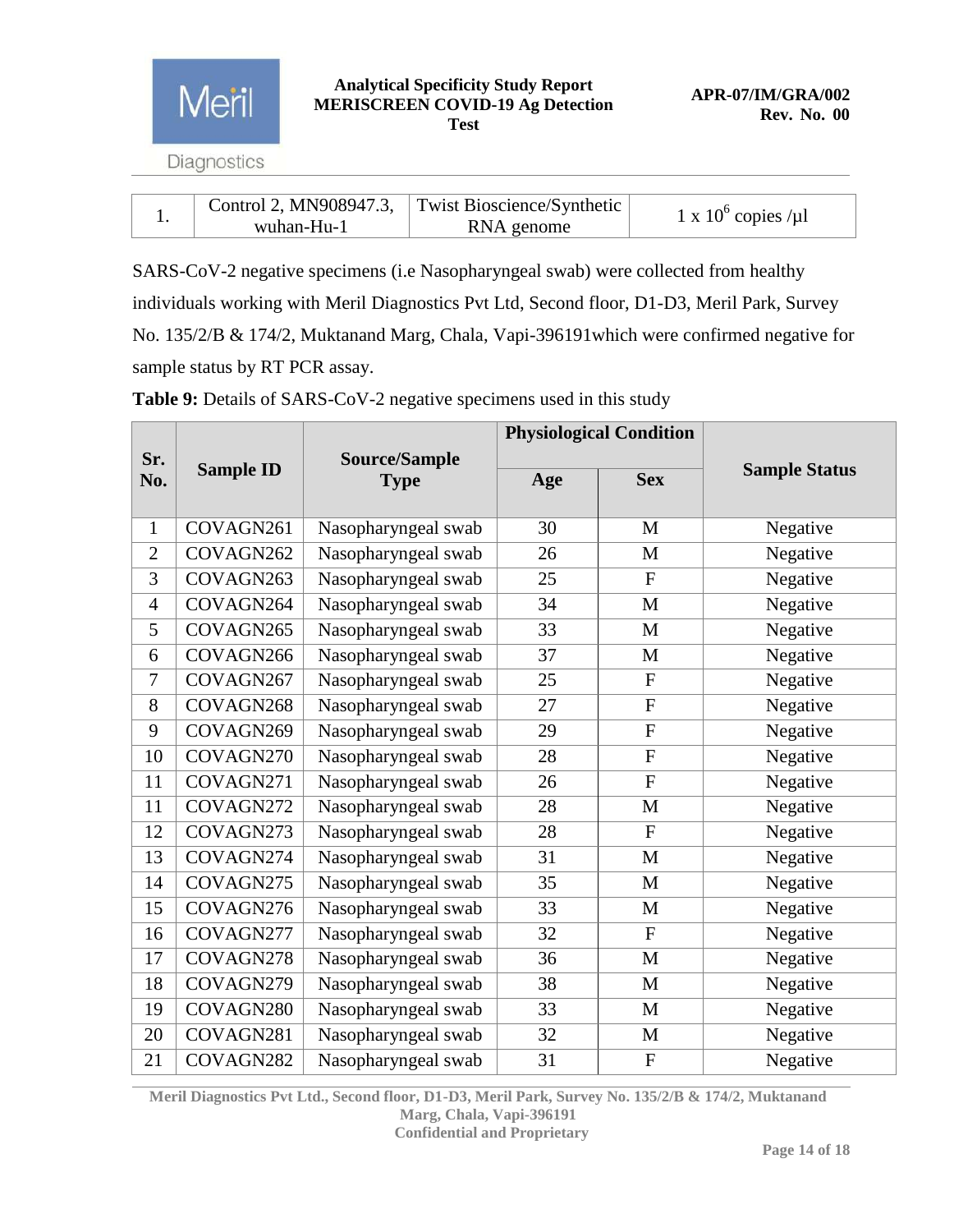

**Diagnostics** 

| 22 | COVAGN283 | Nasopharyngeal swab | 29 | F | Negative |
|----|-----------|---------------------|----|---|----------|
| 23 | COVAGN284 | Nasopharyngeal swab | 28 | E | Negative |
| 24 | COVAGN285 | Nasopharyngeal swab | 34 | M | Negative |
| 25 | COVAGN286 | Nasopharyngeal swab | 32 | F | Negative |

## <span id="page-14-0"></span>**12. Test procedure**

Testing were performed with MERISCREEN COVID-19 Antigen Detection Test as per the test procedure mentioned in its pack insert and as per the procedure mentioned in Antigen Template for Test Developers.

# **Test Procedure:**

- 1. Bring the specimen and test components to room temperature if refrigerated or frozen.
- 2. Place the device on a clean, flat surface.
- 3. Fill the extraction tube by adding 12-14 drops of Extraction solution.
- 4. Insert the nasopharyngeal swab sample into the extraction solution, then mix the swab for 8 to 10 times.
- 5. Remove the swab while pressing against the solution tube in order to extract most of the specimen.
- 6. Place the dropper cap tightly onto the tube and add 4 drops (100uL) into the sample well
- 7. Interpret the test results at the end of 20 minutes. Do not read the results after 30 minutes.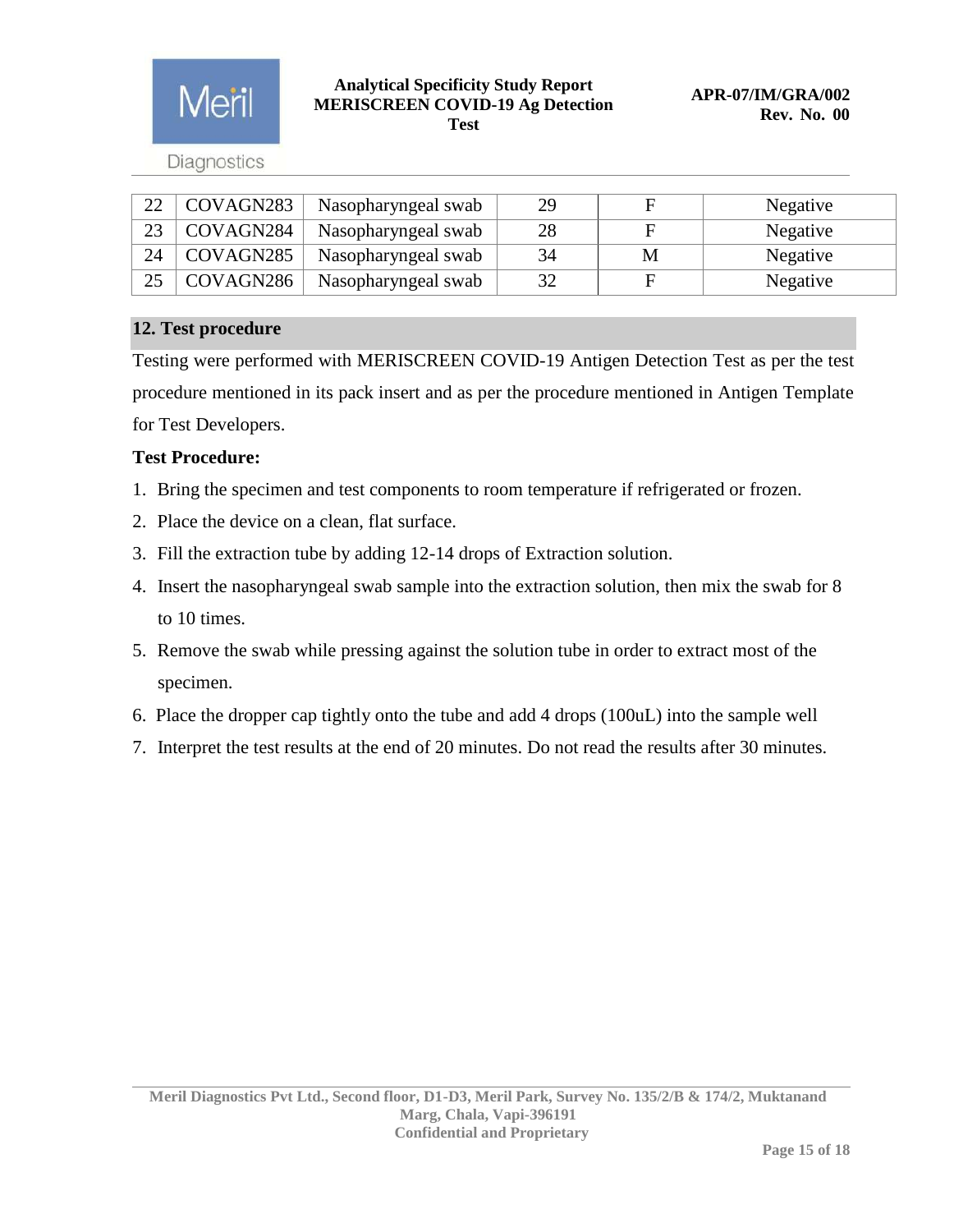

Diagnostics



## <span id="page-15-0"></span>**13. Acceptance criteria**

MERISCREEN COVID-19 Antigen Detection Test kit should give accurate results as per the true sample status. Test results of spiked and unspiked samples should be similar for (i.e Pooled negative nasopharyngeal swab samples spiked with interfering pathogens from the same genetic family and from the circulating area) Similarly Test results of spiked and unspiked samples should be similar for (Pooled negative nasopharyngeal swab samples spiked with inactivated SARS-CoV-2 virus and also spiked with commensal organisms, Pooled negative nasopharyngeal swab samples spiked with inactivated SARS-CoV-2 virus and also spiked with interfering endogenous substances).Interference from any potentially interfering pathogens of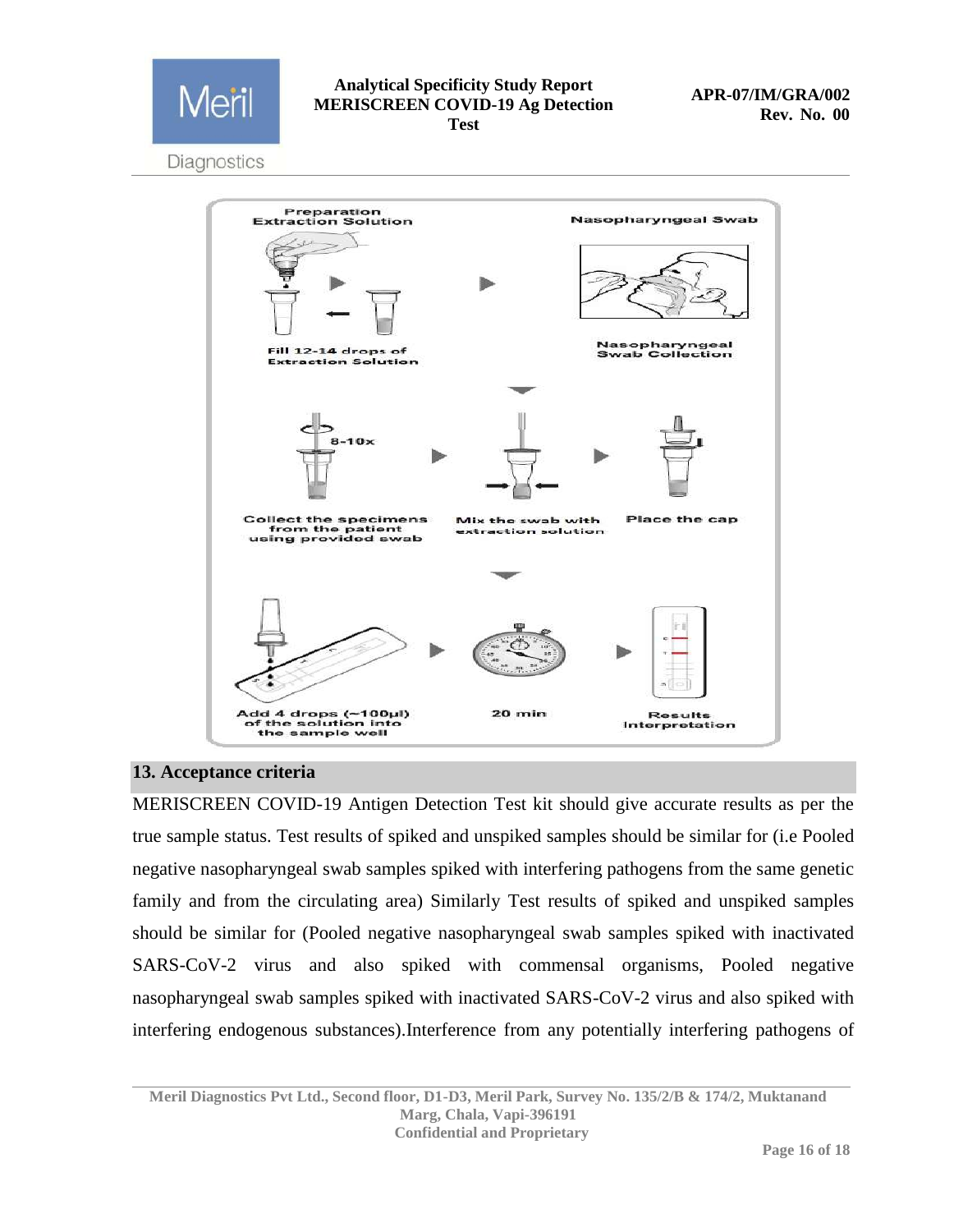

the same genetic family and from the circulating area, commensal organisms and interfering endogenous substances should be <5%.

## <span id="page-16-0"></span>**14. Results and data analysis Report**

Analytical specificity of MERISCREEN COVID-19 Antigen Detection Test Kit was determined by testing interfering pathogens of the same genetic family and from the circulating area, commensal organisms and interfering endogenous substances that are likely to be present in the real clinical matrix specimen by evaluating its performance. In this testing, test results of spiked samples (i.e pooled negative nasopharyngeal swab samples spiked with interfering pathogens from the same genetic family and from the circulating area, pooled negative nasopharyngeal swab samples spiked with inactivated SARS-CoV-2 virus and with commensal organisms, and pooled negative nasopharyngeal swab samples spiked with inactivated SARS-CoV-2 virus and with interfering endogenous substances) were compared with that of unspiked specimens and it has shown that there is no difference in test results of both spiked and un-spiked specimens. MERISCREEN COVID-19 Antigen Detection Test Kit has given accurate results i.e no cross reactivity observed and have given true sample status when tested with both, spiked and un-spiked specimens. Thus, the test results have met the acceptance criteria of the study. There was no invalid or discrepant results obtained during study.

## <span id="page-16-1"></span>**15. Conclusion**

Analytical specificity of MERISCREEN COVID-19 Antigen Detection Test Kit was determined by testing interfering pathogens from the same genetic family and from the circulating area, commensal organisms and interfering endogenous substances present in likely to be present in the real clinical matrix specimen by evaluating performance of MERISCREEN COVID-19 Antigen Detection Test Kit on one lot of the kit. From the results and data analysis, it is concluded that interfering pathogens from the same genetic family and from the circulating areas and interfering commensal organisms such as Human coronavirus 229E, Human coronavirus OC43, Human coronavirus NL63, Adenovirus, Human Metapneumovirus (hMPV), Parainfluenza virus 1-4, Influenza A & B, Enterovirus, Respiratory syncytial virus, Rhinovirus, *Haemophilus influenza, Streptococcus pneumonia, Streptococcus pyogenes, Candida albicans,* Pooled human nasal wash*, Bordetella pertussis,* 

**Meril Diagnostics Pvt Ltd., Second floor, D1-D3, Meril Park, Survey No. 135/2/B & 174/2, Muktanand Marg, Chala, Vapi-396191 Confidential and Proprietary**